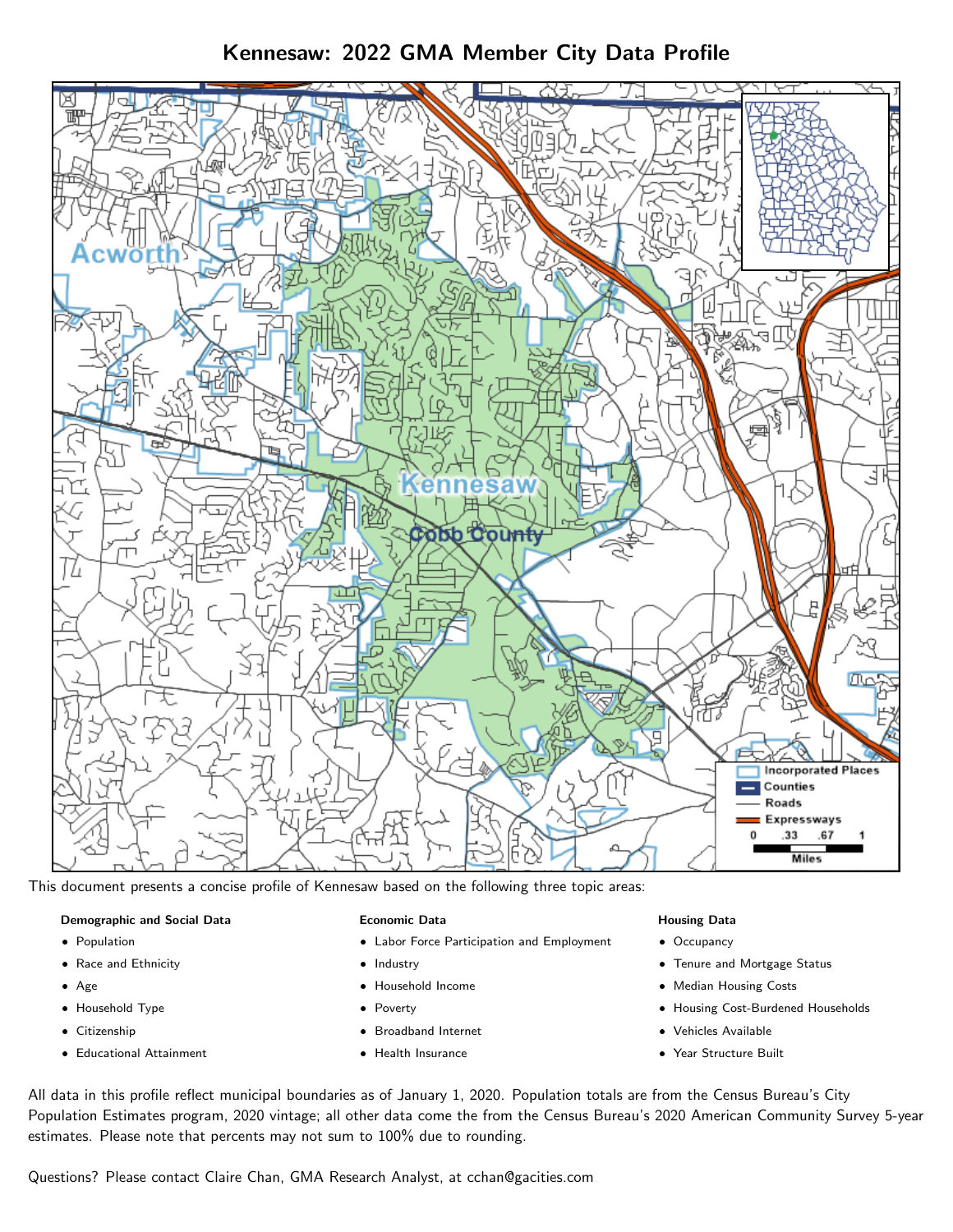# Kennesaw: Demographic and Social





**Citizenship** 



Race and Ethnicity



Source: U.S. Census Bureau, City Population Estimates, 2020 vintage Source: American Community Survey, 2020 5-year estimates, table B03002

## Household Type



Source: American Community Survey, 2020 5-year estimates, table B01001 Source: American Community Survey, 2020 5-year estimates, table B11001

### Educational Attainment



Source: American Community Survey, 2020 5-year estimates, table B05002 Source: American Community Survey, 2020 5-year estimates, table B15002

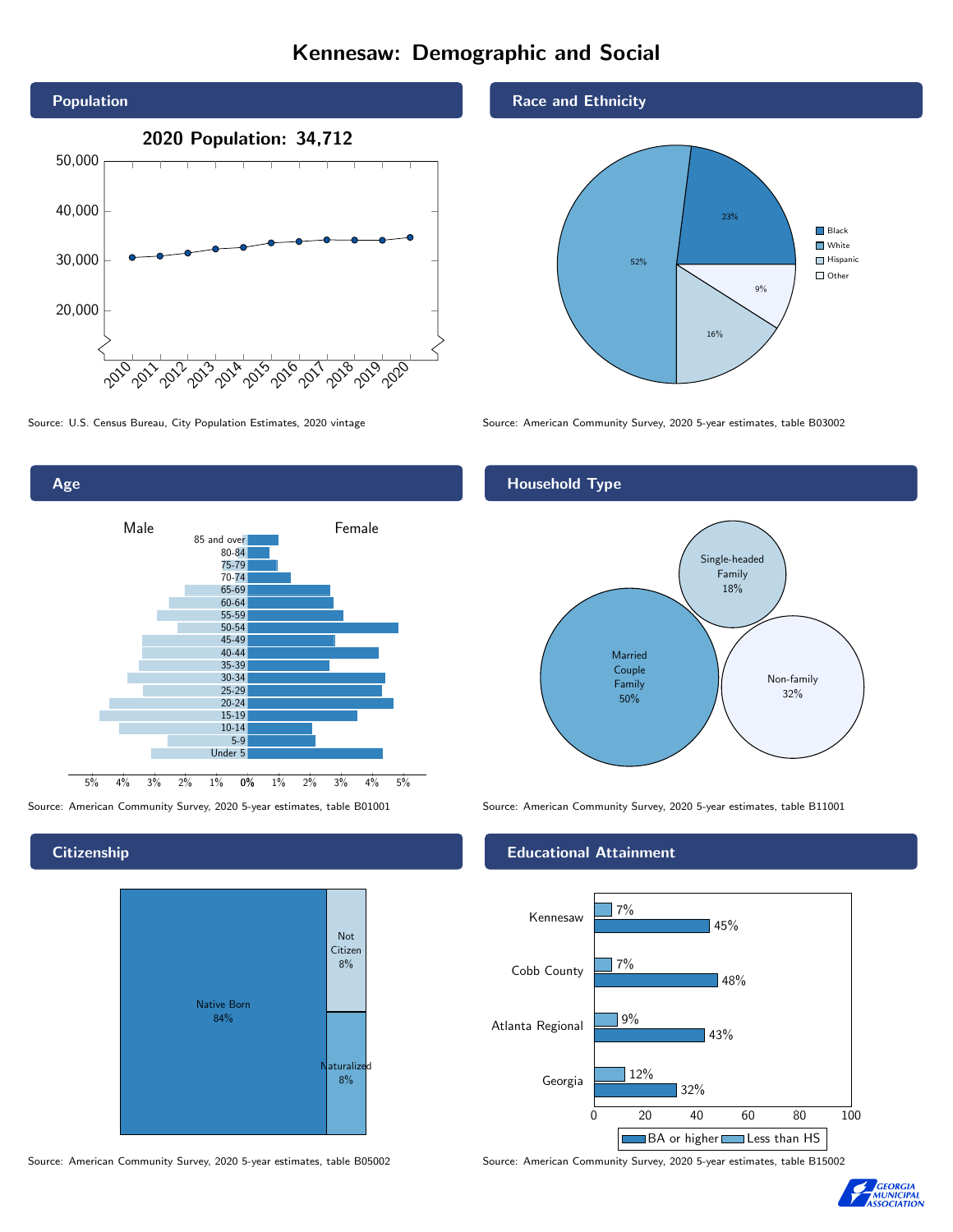# Kennesaw: Economic



Source: American Community Survey, 2020 5-year estimates, table B23001 Note: Unemployment rate is based upon the civilian labor force.



Source: American Community Survey, 2020 5-year estimates, tables B19013 and B19025 Source: American Community Survey, 2020 5-year estimates, table B17010



Source: American Community Survey, 2020 5-year estimates, table B28002 Source: American Community Survey, 2020 5-year estimates, table B18135

#### Industry

| Agriculture, forestry, fishing and hunting, and mining      | $0\%$ |
|-------------------------------------------------------------|-------|
| Construction                                                | 7%    |
| Manufacturing                                               | 7%    |
| <b>Wholesale Trade</b>                                      | 3%    |
| Retail Trade                                                | 11%   |
| Transportation and warehousing, and utilities               | $4\%$ |
| Information                                                 | 3%    |
| Finance and insurance, real estate, rental, leasing         | 9%    |
| Professional, scientific, mgt, administrative, waste mgt    | 20%   |
| Educational services, and health care and social assistance | 19%   |
| Arts, entertainment, recreation, accommodation, food        | 12%   |
| service                                                     |       |
| Other services, except public administration                | 3%    |
| Public administration                                       | 2%    |

Source: American Community Survey, 2020 5-year estimates, table C24030

## Poverty



## **Health Insurance**